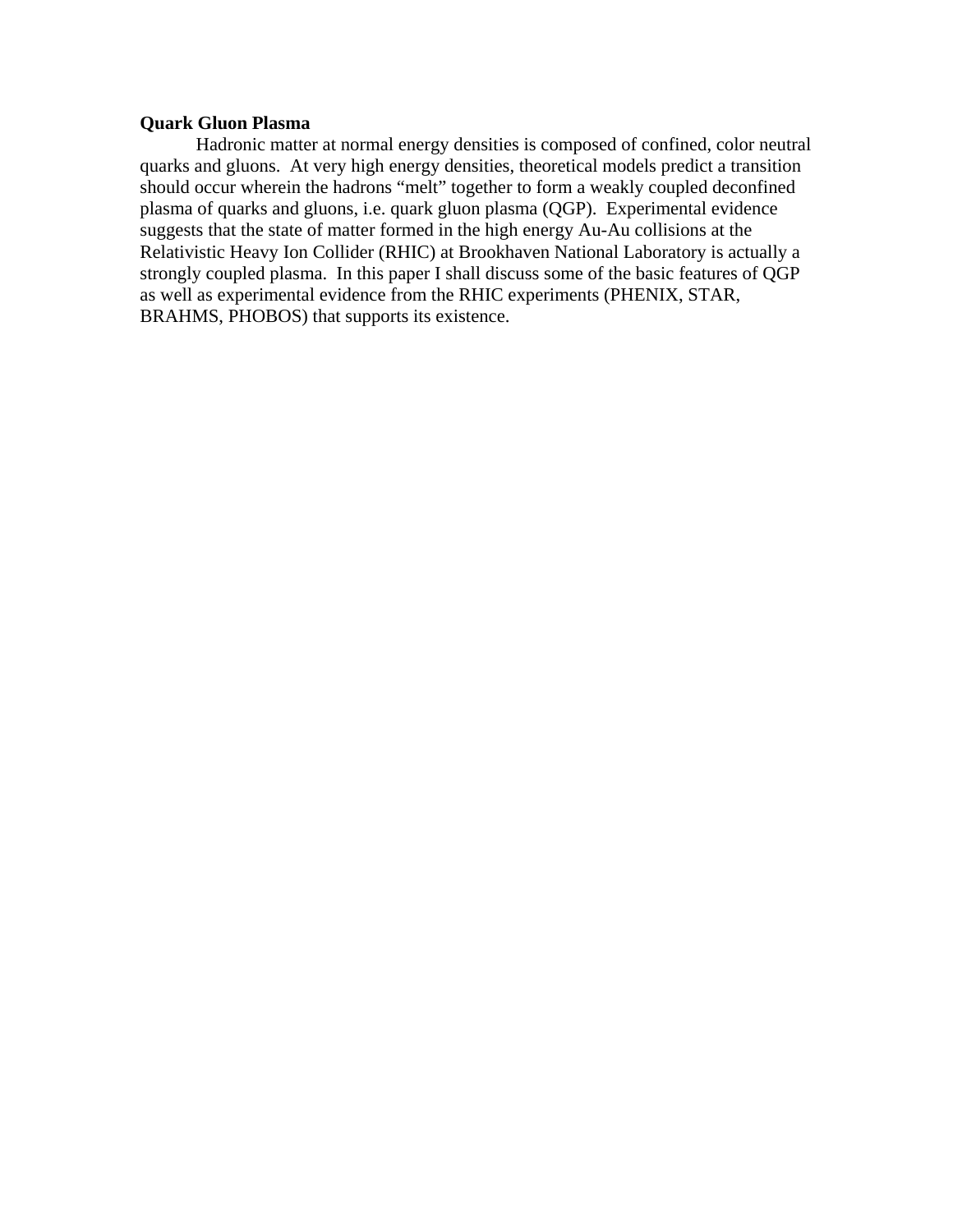# **Introduction**

Quark gluon plasma (QGP) is the state of matter formed when one "squishes" hadronic matter together at very high temperatures and densities. The very high energy density causes a phase transition amongst the hadrons; the collection of hadrons "melt" together into a plasma of quarks and gluons [1-5]. This state of matter is thought to be the state of matter a few microseconds after the big bang occurred [6, 7], and so has great importance cosmologically. Additionally, this form of matter may give us an insight into the matter/anti-matter and baryon/meson ratios that are present in our universe [8].

A great deal of experimental evidence has been gathered that supports the formation of quark gluon plasma in Au-Au collisions at the Relativistic Heavy Ion Collider (RHIC). RHIC is a large 3.8 km circumference ring at Brookhaven National Laboratory. It can provide center of mass collision energies of up to 250 GeV per nucleon [2-5]. There are four experiments at RHIC (PHENIX, STAR, PHOBOS, BRAHMS) which all have been working for the past seven years to understand this novel state of matter.

### **Asymptotic Freedom and QGP**

 In 2004, Gross, Politzer, and Wilczek received the Nobel Prize for their discovery of asymptotic freedom; essentially this is a theory that showed a decrease in the strong coupling constant with an increase in momentum transfer or distance scales between quarks. This result was (and still is) very significant for both its physical meaning and calculational applicability. From a calculational standpoint, it says that at high energies we can perform perturbative QCD calculations, while at low energies QCD calculations will be very difficult. Physically, it means that at low energies one cannot find deconfined quarks, but must always find pairs or trios of quarks coupled together by gluons. However, at high energies, one can essentially neglect these gluonic interactions and consider quarks "free".

Because RHIC collisions have a very high energy density (and therefore a high temperature) it was thought that the QGP created there would be one such that its constituent partons would be asymptotically free and would only very weakly interact and thus behave similar to a Fermi gas. However, at the energy densities of collisions at RHIC, it has been shown by experiment that the plasma behaves more like a perfect liquid of strongly interacting quarks and gluons than a gas [10]. This makes some theoretical sense because the strong coupling constant is still of order unity and any perturbative calculation is quite suspect in this regime (it is suspect until one reaches  $\sim$ 1000 times the critical temperature) [11]. At higher temperatures, it is still believed that a gaseous state of quarks and gluons can be found [11, 13].

 So how can we categorize QGP with known forms of matter? PHENIX spokesperson Bill Zajc in his 2006 DNP talk [12] said that instead of QGP we should call the plasma SGP ( sui generis plasma), which means unique, or of its own kind. What he means is that QGP does not fall into any category of matter we have before encountered. So how is exactly do we characterize this form of matter? It is done by using many of the familiar thermal properties that are used in matter at ordinary densities and temperatures, e.g. energy density, pressure, chemical potential, viscosity, entropy. Many of these properties have been calculated by using lattice QCD calculations, wherein a functional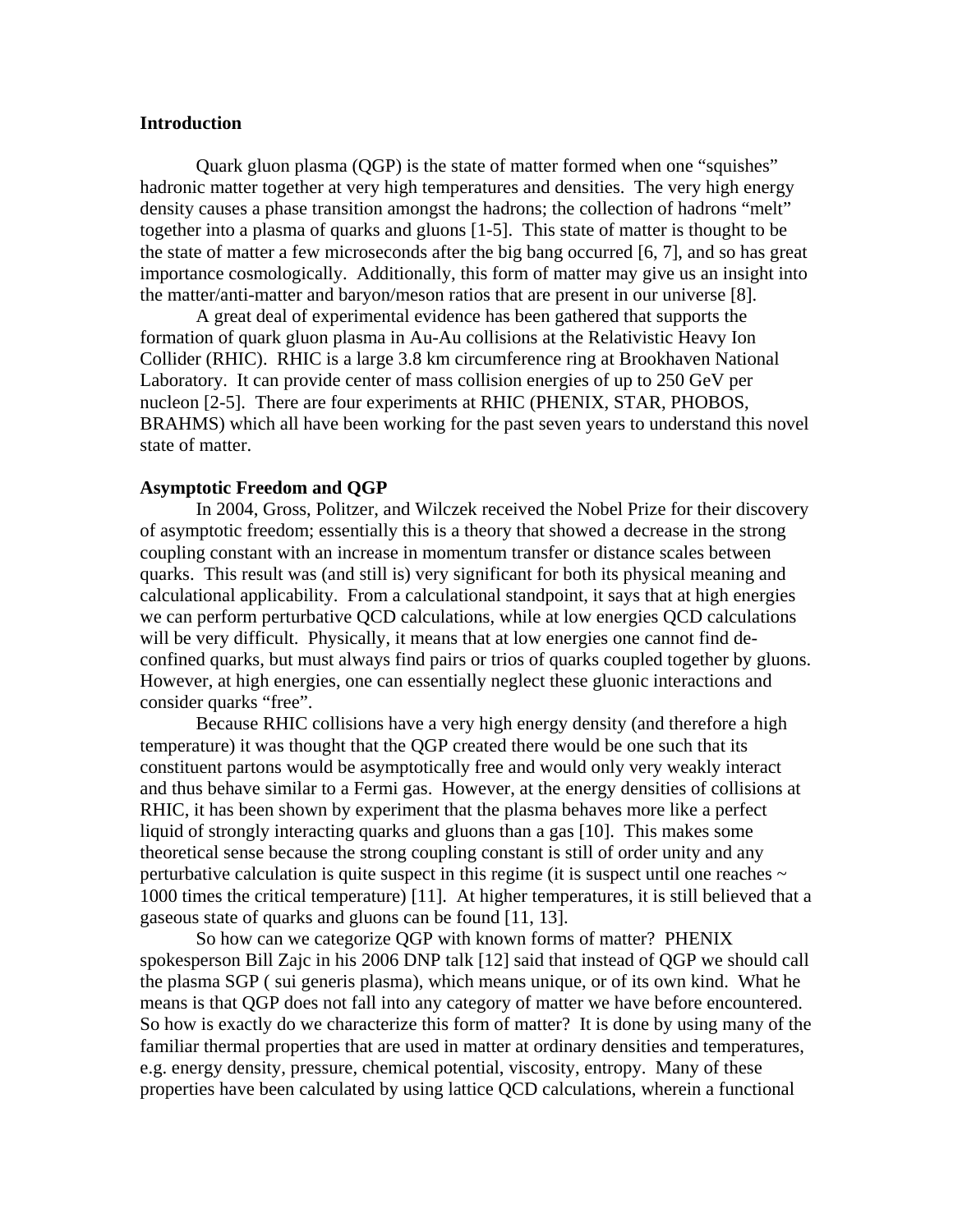integral for the partition function is calculated and thermodynamic properties are calculated from this partition function [6]. In Figure 1, I show the energy density as a function of temperature. It is predicted that above the critical temperature ( $\underline{\epsilon} = 1$  Gev/fm<sup>3</sup>, or  $T = 170$  MeV) there will be a plateau corresponding to a region where the energy density scales like the Stefan-Boltzmann equation [15]. This corresponds to what one



**Figure 1:** ε**/T4 vs Tc [14]. The region from**  approximately  $T/T_c$  is range of temperatures that **RHIC is believed to probe.** 



might expect from an ultra-relativistic Fermi gas (the pressure and entropy behave according to this prescription as well) [15]. However, as briefly mentioned before, RHIC probes a strongly interacting liquid of quarks and gluons which have essentially zero viscosity [2-5]. How are these two ideas consistent? It turns out that both that both the lattice QCD calculation result (less than the Stefan-Boltzmann equation prediction by  $\sim$  20%) and an extremely small viscosity can be predicted by gravitation phenomena in N=4 supersymmetric theories [12]. Quark gluon plasma is a very new state of matter and we are only now beginning to elucidate some of the features of the plasma created at RHIC. Theorists' predictions have not yielded definitive results as to the order of the transition from ordinary hadronic matter to QGP [2-5, 15]. A phase diagram is shown in Figure 2 for the phases of hadronic matter. On the xaxis the baryon chemical potential is plotted which basically scales with the density of baryonic matter. In addition to quark gluon plasma, there are other exotic states of matter such as a cold color superconducting phase.

It is very natural to introduce some of the features of quark gluon plasma as a discussion of the experimental signatures proceeds and hence these will be delayed until the experimental signatures are discussed.

### **Dynamical Considerations of Au-Au collisions**

 Now, one may ask what makes the energy densities in Au-Au collisions larger than in p-p collisions. After all, if we strip one electron from the protons and one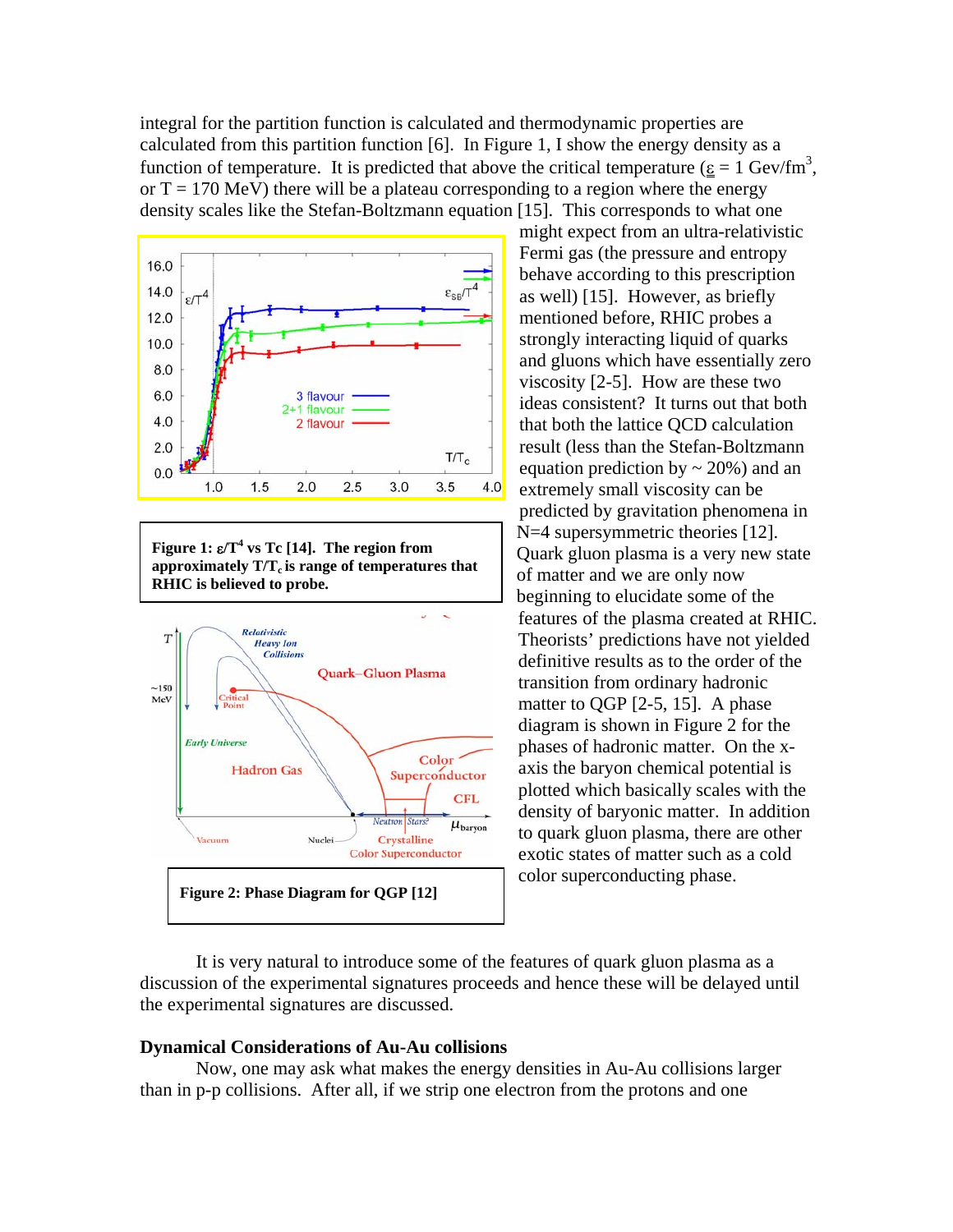electron from the gold atoms the energy will end up being the same. The first thing one must understand about the collisions at RHIC is that *every* electron is stripped from each gold atom by running them through a series of aluminum foils [8]. Thus each nucleon in the gold atom contributes to the net charge of the atom and results in an extremely high



**Figure 3: The Stages of an Au-Au collision at RHIC [16]** 

energy particle. The energies in these collisions usually range from center of mass energy per two nucleons of 130 GeV  $\langle s_{NN}^{1/2} \rangle$  < 200 GeV [2-5]. The p-p collisions at RHIC also run at 200 GeV, and so these can be used to make important comparisons with the Au-Au collisions (discussed in the jet quenching section). One may also argue that in Au-Au the collisions are just nucleon-nucleon collisions, and the density of nucleonic matter is no greater in Au-Au than in pp. However, one must realize that the nucleons in Au-Au collisions move at ~99.95% the speed of light, and participate in relativistic collisions in which the nuclei are contracted along their directions of motion. Hence we must essentially contract "columns" of nucleons together to a single point. Instead of having two spherical atoms collide, we in fact have two flat disks colliding together, and all atoms essentially collide at the same instant in time [6]. The number of nucleons present is greatest in the center of the atom and decreases as one moves radially outwards; therefore, the energy density is the largest at the center. A corollary to this fact is that we expect peripheral collisions to have a lower energy density than central collisions. This is an important point that will be re-iterated in the discussion of jet quenching.

# **Jet Quenching**

One of the major indicators for quark gluon plasma is jet quenching [2-5, 13, 16]. The basic idea is that if QGP is present then the jets of final state baryons and mesons that are emitted from the plasma will lose some of their energy due to strong interactions with the plasma (gluon brehmstralung, or scattering [6]), which will result in a lower energy of the resulting particles. Since this is difficult to interpret in the longitudinal direction (the direction the beams are initially moving in), the transverse momentum/energy spectrum is used [8]. Specifically, if QGP is actually formed, one expects to see a suppression in the yields of high transverse momentum particles. A difficulty arises because one needs a reference Au-Au collision that does not evolve to QGP in order to see a suppressed  $p_t$ spectrum. The reference is created by looking at p-p collisions, and using a process known as binary scaling to essentially match the number of nucleon-nucleon collisions to proton-proton collisions. A skeptical reader would ask is this actually an acceptable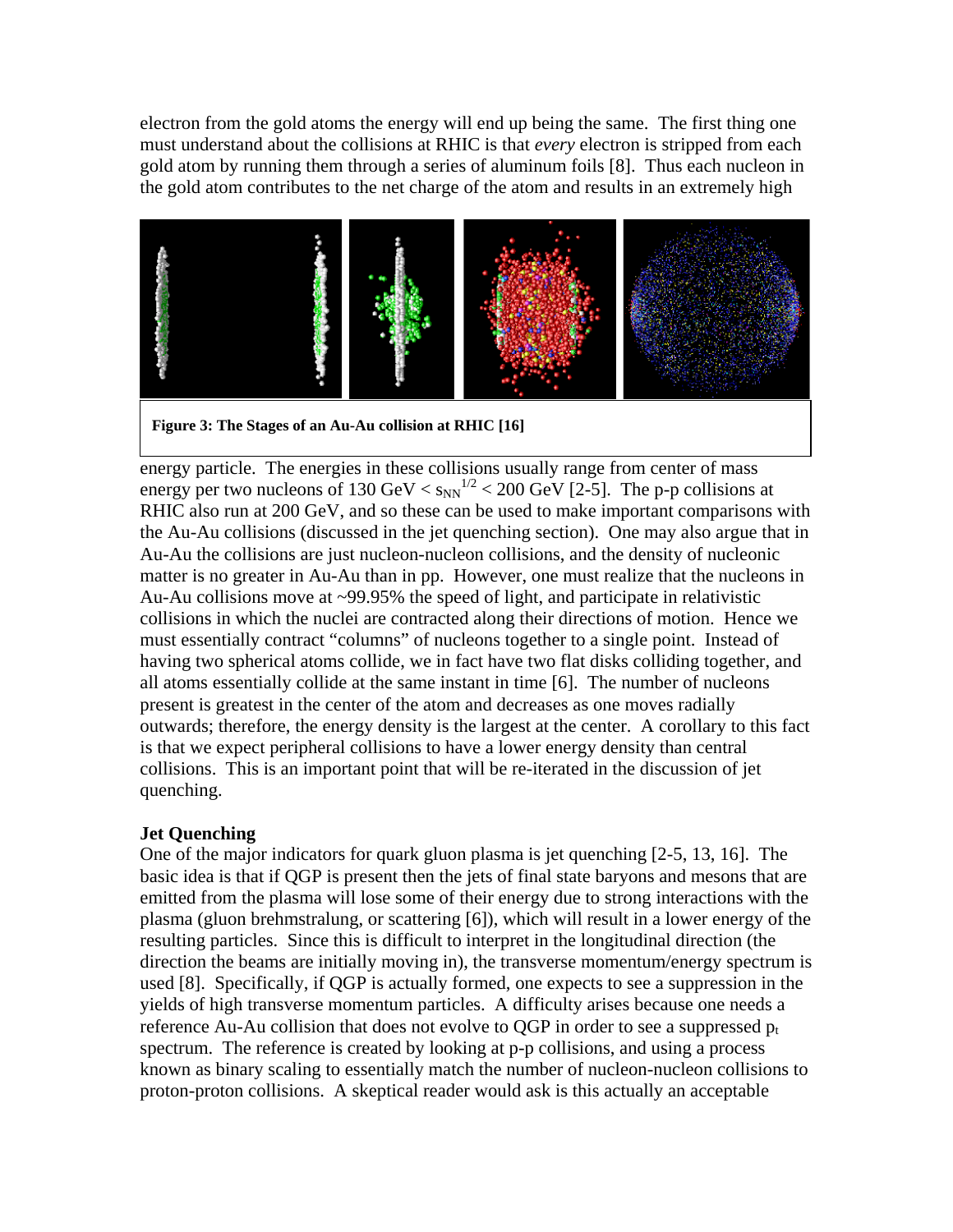









method? In order to test the method, the same comparison was done for photons which only interact via the electromagnetic forces. The ratio  $R_{AA}$  is the essentially the ratio of the particle yields of Au-Au collisions to the binary scaled p-p collisions.  $R_{AA}$  < 1 implies suppression, while  $R_{AA}$  > 1 implies enhancement. In Figure 4 one can clearly that for high transverse momentum there is a large suppression for the  $\pi^0$  meson, whereas there is no suppression for the photons. Note that one needs to look above 2 GeV, because the low transverse momentum hadrons and photons are subject to other effects.

Another competing effect one needs to consider is an initial state effect called the color glass condensate which has to do with initial state gluon screening [15]. However, this effect should also be present in the deuteron-Au (d-Au) collisions (though not as strong as in Au-Au). By

looking at the suppression in the d-Au spectra (Figure 5), we see that the suppression is in fact a final state effect and does not result from the initial state CGC.

Additionally, we can look at  $R_{AA}$  as a function of collision centrality. We expect central collision to have the largest suppression, and hence the smallest  $R_{AA}$ . Figure 6 shows that indeed this is confirmed for  $\pi^{0}$ 's (and other particles as well. Below I show diagrams of central and peripheral Au-Au collisions.



**Figure 7: Central and Peripheral collisions at RHIC**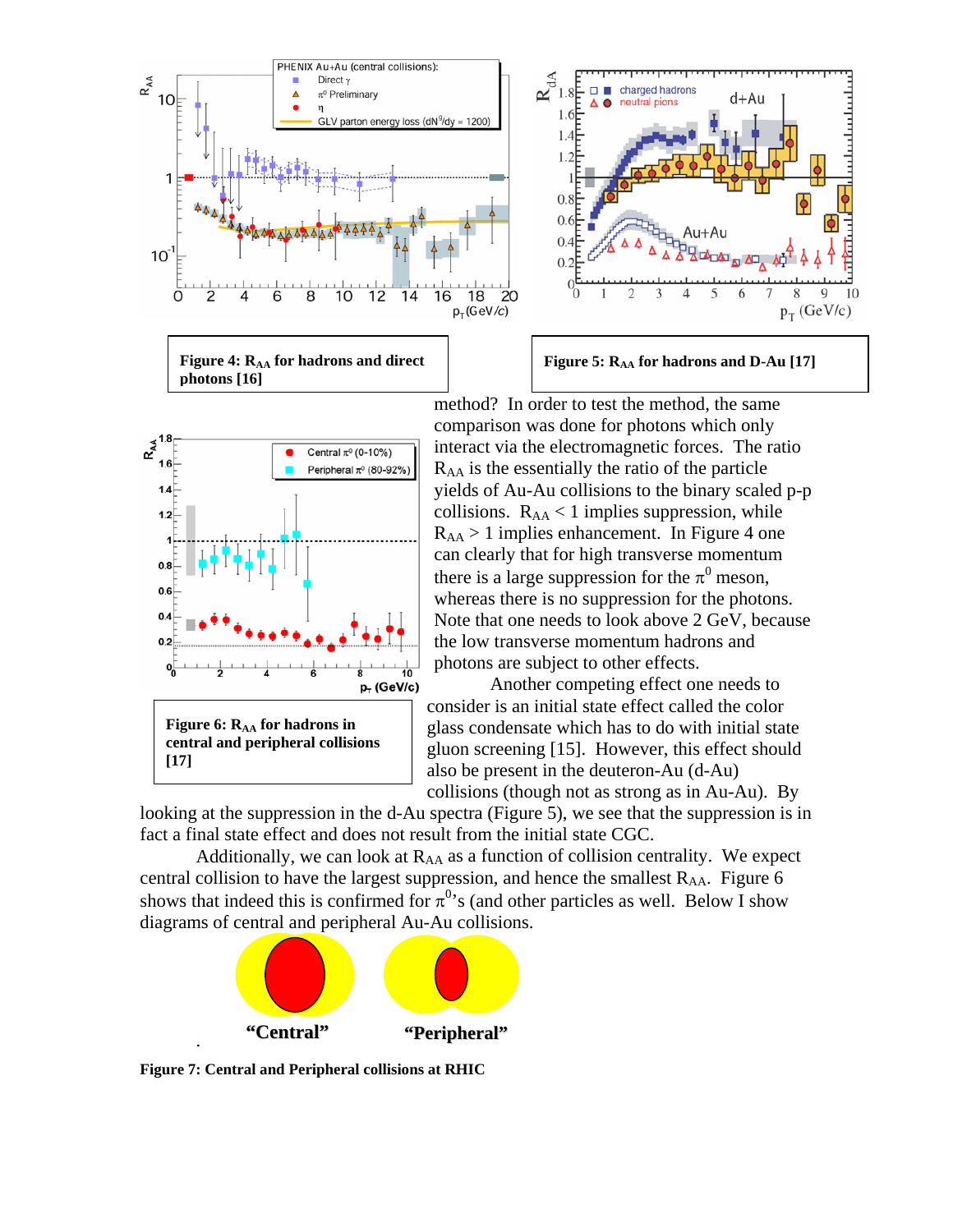Another aspect of jet quenching is that most processes are  $2 \rightarrow 2$  processes in which two particle are formed from the resulting collisions. Thus one has back-to-back jets that form from the collisions. For Au-Au collisions at RHIC, it has been shown by the STAR collaboration that the away-side jet actually disappears at a given cutoff  $p_t$  as is shown in Figure 8 (bottom plot). The comparison with pp (binary scaled) and d-Au are also shown in this plot. In these plots one can clearly see the away side jet. In Au-Au, the away side jet actually is still present (at a lower energy) and it seems possible that the interaction with the QGP fluid resembles that of a QCD sonic boom [12] as shown in Figure 9.



**Figure 8: Correlations between Jets for pp binary scaled (red, bottom) Au-Au (red, bottom) [18]** 



**Figure 9: Mach Cone-like behavior as a function of centrality for Au-Au collisions [12]**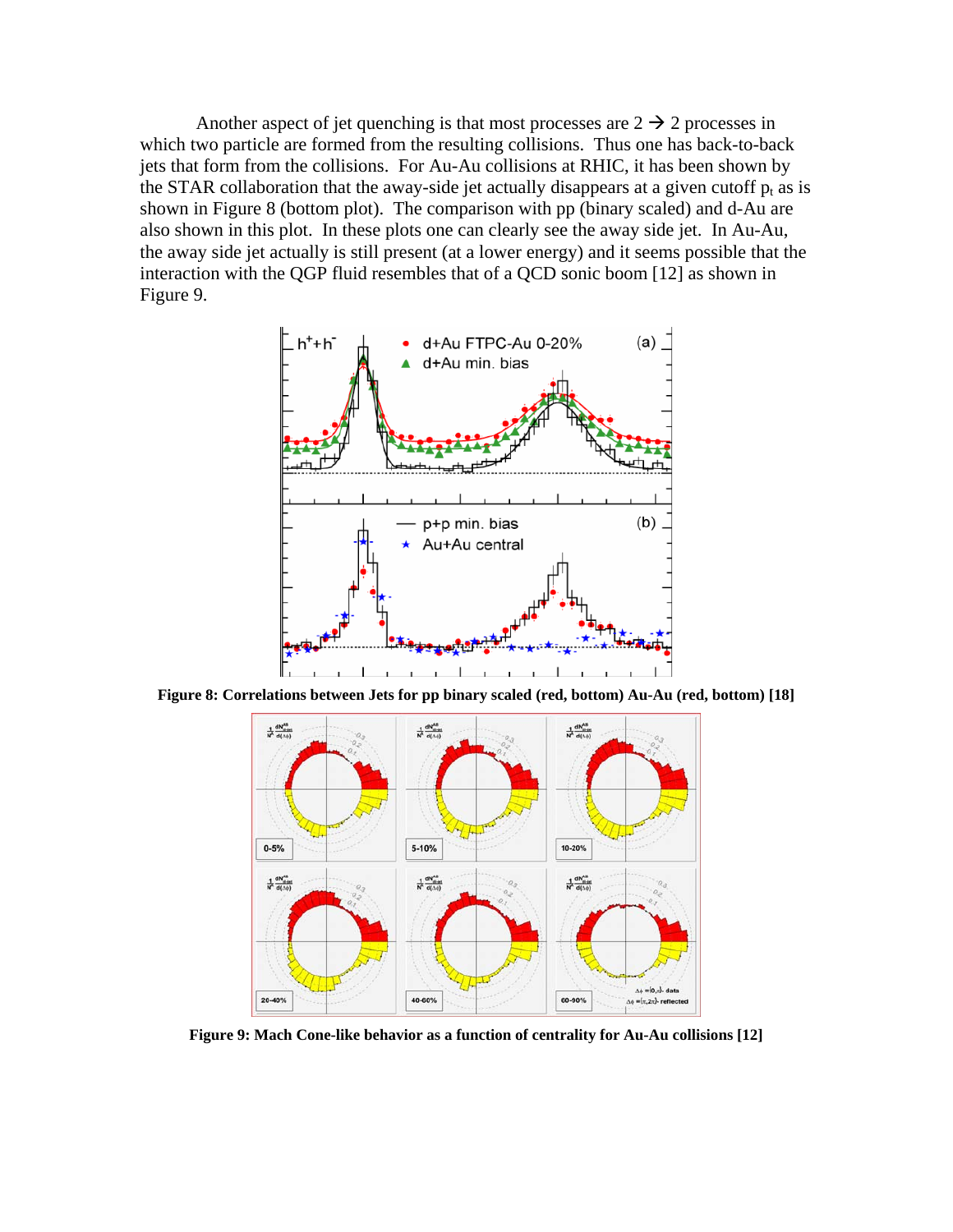# **A Perfect Liquid**

What exactly does a liquid quark gluon plasma mean? Surely we cannot pour it into a cup and feel the "wetness" of the liquid. In the case of quark gluon plasma, this refers to the elliptic flow of the small  $p_t$  outgoing hadrons. This elliptic flow is a consequence of the overlap between the two gold nuclei in the collision. Their overlap creates an elliptical shape. Now, assuming the pressure to be zero at the edges of this ellipse, we see that the pressure gradient from the center of the ellipse is greater to the semi-minor axis than to the semi-major axis. From hydrodynamical calculations, one can show that a fluid with these initial conditions would approximately exhibit the following Fourier decomposition [15]

$$
dN/d\theta \sim 1 + v_2 \cos 2\theta.
$$



Figure 11:  $v_2$  as a function transverse momentum, Energy and scaled for particle number [12]

When we measure this component in RHIC, find very good agreement with this theory. The results for the distribution and for  $v_2$  are shown Figures 10-11. Specifically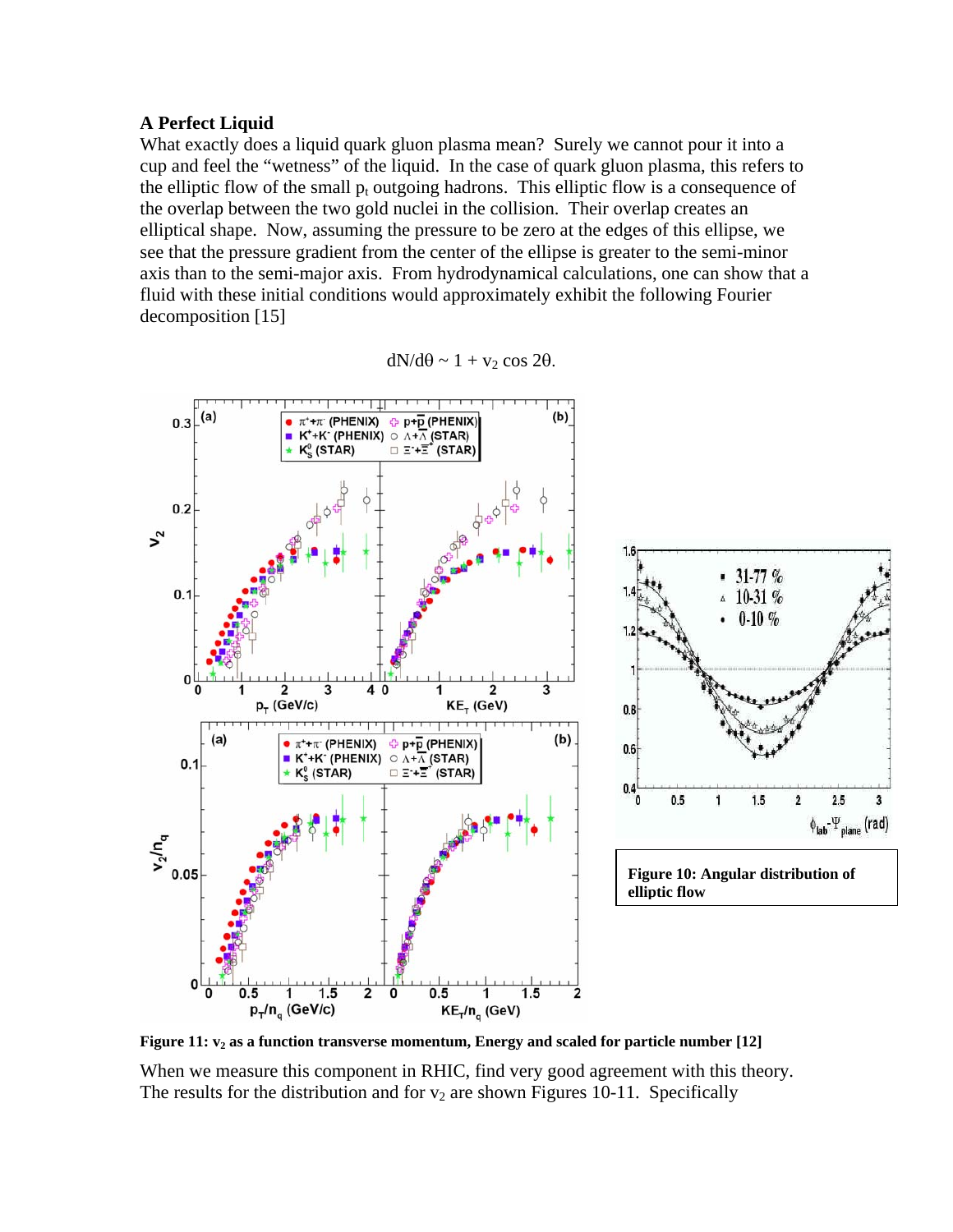considering Figure 10, when we view the results for  $v_2$  as a function of  $p_t$ , we find a fairly good agreement between the different hadrons. However, if we scale the results as function of transverse energy, we find better agreement, but with two different curves, one for baryons and one for mesons. When we further divide by the number of quarks in each particle (2 in mesons 3 in baryons), we find the striking result that our calculation yields the same value of  $v_2$  for all particles. What exactly does this mean? It first shows that we are dealing with something that is like a liquid. Additionally, it seems as though each individual parton is interacting with the fluid in a strong manner, and it is not the mesons or baryons that are interacting; hence this gives evidence for the strongly interacting nature of the plasma [8].

Now, not only does QGP show the behavior of a liquid, it exhibits characteristics of a perfect liquid (almost as perfect as is allowed by the quantum limit [12]). This has extremely important consequences in how we describe QGP. In the weakly coupled limit, estimates show that the ratio of viscosity to entropy density should be large; however, we have found this ratio is nearly zero [15]. This implies that the strong coupling constant cannot be small in this regime, which is in disagreement with QGP behaving as a deconfined state of quarks and gluons. Hence there has been both a major experimental and theoretical paradigm shift in how we view quark gluon plasma in RHIC. It is actually called sQGP (strong quark gluon plasma), and is modeled as a liquid instead of a gas. One should note that QGP in the deconfined state is predicted to exist at much higher temperatures.

#### **Conclusion**

In conclusion, the quark gluon plasma formed at the RHIC is a very interesting, novel phase of matter that has yet to be fully understood. The QGP at RHIC is not what was at first expected – a collection of deconfined quarks and gluons, but it instead a strongly interacting plasma of these constituents. As both the theory and experiments develop, the study of QGP has great potential to increase our understanding in the fields of cosmology, astrophysics, QCD/high energy physics, nuclear physics, string theory, etc, and is a very interesting topic of study (I spent one summer doing research in this field).

### **References**

[1] E. V. Shuryak, Phys. Rep. 61 (1980) 71.

[2] J. Adams, et al, [STAR Collaboration], Nucl. Phys. A 757 (2005) 102-183; nuclex/0501009.

[3] K. Adcox et al, [PHENIX Collaboration], Nucl. Phys. A 757 (2005) 184-283; nuclex/0410003.

[4] I. Arsene et al, [BRAHMS Collaboration], Nucl. Phys. A 757 (2005) 1-27; nuclex/0410020.

[5] B. B. Back et al, [PHOBOS Collaboration], Nucl. Phys. A 757 (2005) 28-101; nuclex/0410022.